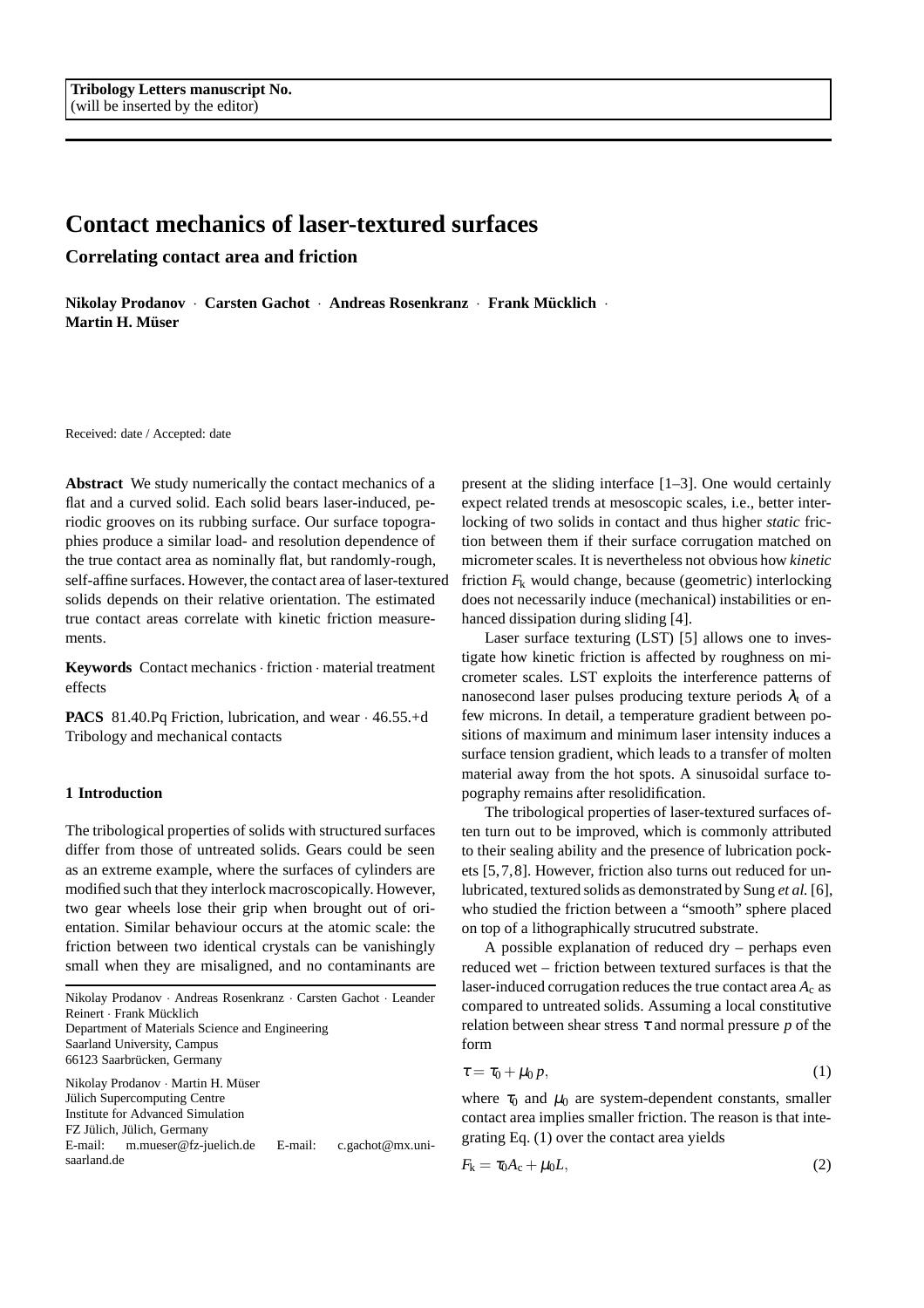where *L* is the normal load.

Although Eq. (1) has been argued to hold from the macroscopic scale [9] all the way down to the atomic scale [10, 11], its use is not unproblematic. This is because contact is not well defined. In continuum mechanics, the true contact area depends on the resolution of the spatial features [12, 13]. Even when including the smallest, that is, the atomistic features, the precise definition of true contact remains ambiguous, because there is no more clear separation of surface and body forces. As a consequence,  $\tau_0$  and  $\mu_0$  cannot be uniquely determined. If it were possible to reconcile brave but otherwise disparate attempts of defining contact at the atomic scale [14–17], one would still be faced with the discontinuity of the shear stress in the constitutive equation (1). In contrast to continuum descriptions, real interatomic forces are continuous functions of atomic coordinates. For this latter reason, we will remain in the realm of continuum mechanics and treat  $\tau_0$  and  $\mu_0$  as scale- or resolution-dependent.

Even after restricting ourselves to a scale-dependent interpretation of Eq. (1), one could argue that materials with different  $\lambda_t$  have different values for  $\tau_0$  and  $\mu_0$ . However, for fixed  $\lambda_{\rm t}$ , these two numbers should be well defined in the case of dry friction, which allows us to change the contact area at fixed load by changing the orientation.

In this work, we investigate how the contact area of two laser-textured surfaces as well as the contact pressure distribution depend on load and resolution. For this purpose, we present some simple analytical considerations as well as numerical contact mechanics simulations, which are based on experimentally measured height profiles. Lastly, we analyse if there is a correlation between (magnification-dependent) contact area and dry friction of laser-textured surfaces.

## **2 Theory**

Most technical surfaces have roughness on wavelengths spanning many decades. Archard recognised that this property makes it difficult to define contact area rigorously [12]. The simplest picture of multi-scale roughness is to have "bumps on a bump," that is, a clear separation of wavelengths on which roughness lives. Recent tribometer experiments [18] of a ball on a nominally flat substrate, where both surfaces were laser textured, mimic that situation. The ball in these experiments (see also section 3.1 for more details) had a macroscopic radius of curvature of  $R_c = 0.75$  mm, while period and amplitude of the laser texturing were  $\lambda_t = \mathcal{O}(10 \,\mu\text{m}) \ll$  $R_c$  and  $h_t = \mathcal{O}(1 \mu m)$ , leading to a characteristic curvature of  $(2\pi/\lambda_t)^2 h_t = \mathcal{O}(1 \ \mu m^{-1}) \gg 1/R_c$ .

A contact mechanics problem with similar geometry as that of the just-described experiments was analysed by Yao, Schlesinger and Drake with finite-element methods [19]. They studied a system with one lateral and one normal direction. The gap of their undeformed surfaces can be written as

$$
g(x) = \frac{x^2}{2R_c} + h\{1 - \cos(qx)\},
$$
\n(3)

which corresponds to the set-up of the experiments mentioned above if the two surfaces are perfectly aligned and textured with the same wavelength ( $q = 2\pi/\lambda$ ). The pressure profile had spikes exceeding the values deduced from Hertzian contact mechanics (for  $h = 0$ ), while pressure was zero within most of the contact area, see Fig. 13 in Ref. [19]. However, they did not provide simple guidelines for how to estimate the true area of contact or the pressure distribution. Moreover, they could not consider two surfaces with non-aligned textures, because they only used one lateral dimension. In this section, we describe how to overcome these shortcomings.

In our theoretical approach, we first pursue the idea formalised by Persson [13,20] of solving the contact mechanics at the coarse scale and of refining the calculations, as spatial features on smaller and smaller wavelengths  $\lambda_{res}$  are resolved. However, it would be naïve to use the original Persson formalism, which necessitates the height spectra to be continuous so that the perceived changes in relative contact area depend continuously on  $\lambda_{res}$ .

The macroscopic geometry is Hertzian. To keep the discussion of the local geometry simple and brief, we first restrict our attention to an orthogonal orientation of the (undeformed) laser texture lines. Their gap geometry is that of two crossed cylinders, which can again be described as Hertzian contacts. Moreover, we assume that there is no phase shift between the roughness at the coarse and the fine scales, i.e., we generalise Eq. (3) to

$$
g(x,y) = \frac{x^2 + y^2}{2R_c} + h\{2 - \cos(qx) - \cos(qy)\}.
$$
 (4)

Thus, we have a macroscopic surface curvature of  $R_c$  and one at the laser-structuring scale of  $R_t \approx q^2/2h$ . The central "bump on a bump" lies at  $\mathbf{r} = (x, y) = 0$ , while the "nearest bumps" lie at  $(x, y) = (\pm \lambda, 0)$  and  $(x, y) = (0, \pm \lambda)$ , and the "next-nearest bumps" at  $(x, y) = (\pm \lambda, \pm \lambda)$ , where  $\lambda =$  $2\pi/q$ .

In the macroscopic description of a Hertzian contact, contact radius *a* and the local pressure  $p(r)$  with  $r = |\mathbf{r}|$  satisfy

$$
a^3 = \frac{3LR}{4E^*},\tag{5}
$$

$$
p(r) = p_0 \sqrt{1 - r^2/a^2},\tag{6}
$$

where *L* is the normal load and  $p_0 = 3L/2\pi a^2$  is the maximum interfacial pressure.

Using Eq. (5) one can estimate the load at which the contact radius is as large as the laser texturing wavelength  $\lambda$ , that is,  $L_{\lambda} = 4E^* \lambda^3 / 3R$ . The numerical result for  $L_{\lambda}$  differs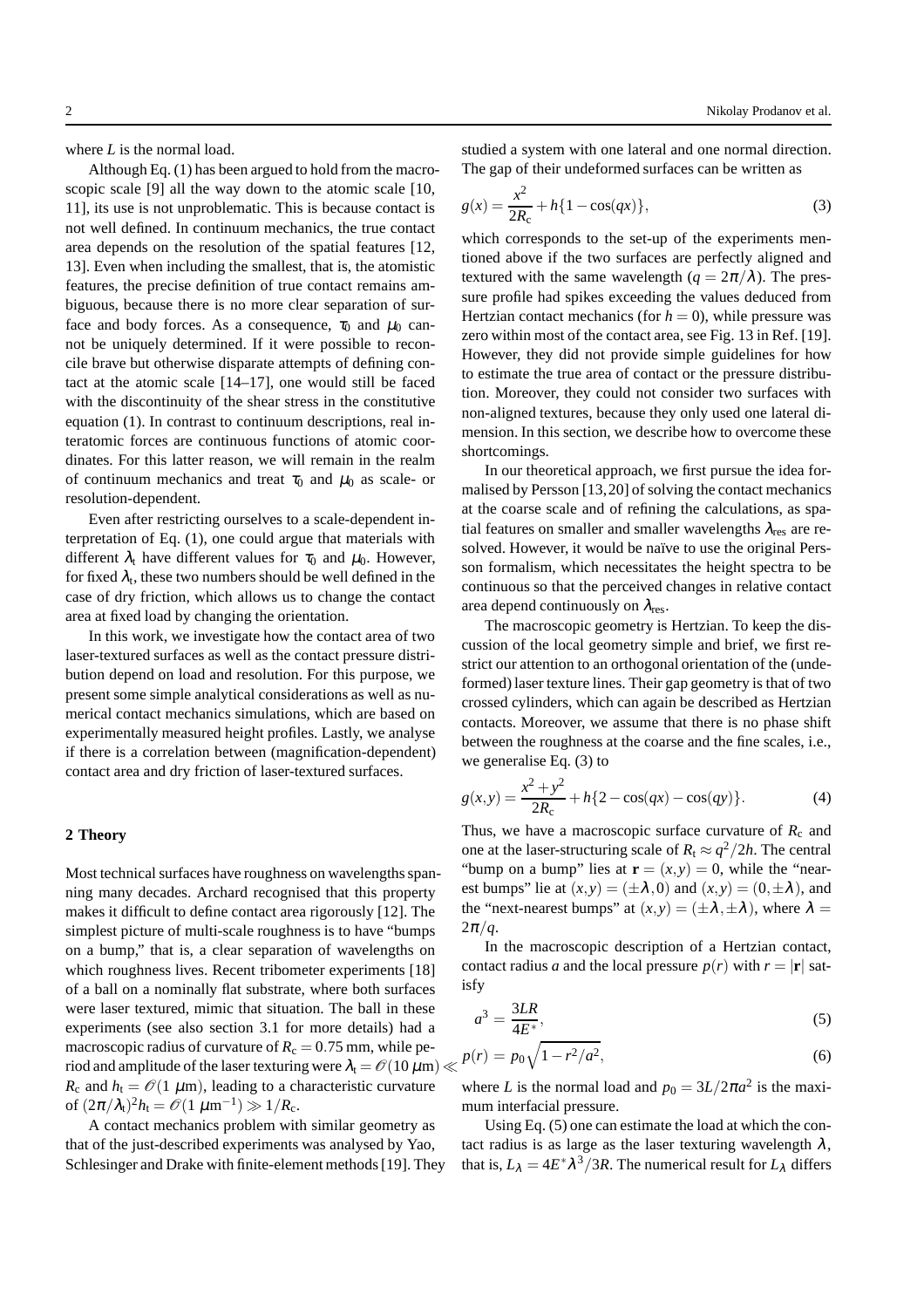substantially between macroscopic and microscopic curvatures. Using  $E^* = \mathcal{O}(100 \text{ GPa})$  and the other values as introduced above, one obtains  $L_{c\lambda} = 0.1$  N and  $L_{t\lambda} = 100$  N, respectively. Thus, from a macroscopic perspective, we would need a load of 0.1 N to have not only the central but also the nearest bump in contact. Moreover, within linear elasticity, we can estimate the load where the central contact patch coalesces with the nearest patches to be 100 N. The corresponding values for the interfacial peak pressures are  $p_{c0} = \mathcal{O}(1 \text{ GPa})$  and  $p_{t0} = \mathcal{O}(10^3 \text{ GPa})$ . Given that the hardness of the softer material in our reference experiments [18] is close to 2 GPa, one can conclude that merging contact patches associated with the central and the nearest bump requires pressures exceeding the hardness by two to three orders of magnitude. One is therefore safe to assume that this can only happen under major plastic deformation.

One might even conclude that plastic deformation is likely to occur in the central bump before the nearest bumps form contact, see also Fig. 2 in Ref. [18]. This, however, is not the case, because the central bump gets shifted upward more strongly than predicted in the continuum treatment. The depth of indentation  $d = a^2/R$  related with the small-scale bump is roughly 1  $\mu$ m. However, the gap of the undeformed surfaces at  $r = \lambda$  is only 1 nm. Thus, the nearest bump must come in contact much earlier than one would assume from continuum mechanics. Using the same equations and parameters as above, one obtains a required load of  $L = \mathcal{O}(0.3 \mu\text{N})$ , where the small-scale indentation of the central bump reaches an indentation of  $\mathcal{O}(1 \text{ nm})$ . Therefore, miniscule forces are sufficient to bring the nearest bumps into contact as well.

When trying to bring next-nearest bumps located at  $\lambda(\pm 1,\pm 1)$ into contact, higher forces are needed: now one needs twice the previous displacement, implying that the central bump carries  $2^{3/2}$  times the load than before. Moreover, the four nearest bumps (assuming they have identical height), will already carry half the load as the central bump, i.e., bringing the "third shell" into contact requires almost 10 times higher loads or  $L = \mathcal{O}(3 \mu N)$  than bringing the second shell into contact. One could easily continue the calculation for the next few shells, but this would not be meaningful, because the real geometry of the small-scale asperities is different from the smooth profiles considered in this toy model. One may yet conclude that (a) miniscule loads suffice to form contact not only in the central bump but also on adjacent bumps, i.e., contact is formed outside the nominal Hertzian contact area, while inside of it, the real relative contact area is small. (b) The normal load must increase quite dramatically to induce contact in additional shells when the number of shells in contact is small.

In the remainder of this section, we address the question how the contact area changes as a function of the orientation angle  $\alpha$  of the grooves. Intuitively, one might expect much larger contacts when the grooves are perfectly aligned, because of line contacts. Once the grooves are brought out of alignment, for instance when oriented at right angles, we are left with a few individual contact patches which have two small spatial dimensions rather than a large one and a small one. We will resort to regular Persson theory to show that this intuition might be misleading.

In Persson theory [13,20], the pressure distribution broadens approximately by an amount  $\Delta p(\mathbf{q})$ , which is proportional to the height spectrum at the wavevector that is just being resolved, i.e., for discrete height spectra

$$
\Delta p^2(\mathbf{q}) = \left(\frac{qE^*}{2}\right)^2 |\tilde{h}(\mathbf{q})|^2. \tag{7}
$$

An increase in the width of the pressure distribution then leads to a reduction in the contact area.

One can now estimate the broadening of the pressure distribution for two different orientations of ridges,

$$
h_{\perp}(x,y) = h \left\{ \cos(qx + \Delta \varphi_x) + \cos(qy + \Delta \varphi_y) \right\},\tag{8}
$$

$$
h_{\parallel}(x,y) = h \left\{ \cos(qx + \Delta \varphi_1) + \cos(qx + \Delta \varphi_2) \right\},\tag{9}
$$

where the various phase shifts  $\Delta\varphi$  should be almost uniformly distributed during sliding. The subscripts  $\perp$  and  $\parallel$ identify perpendicular and parallel orientation, respectively. The corresponding non-zero Fourier coefficients read

$$
\tilde{h}_{\perp}(\pm q,0) = \frac{h}{2}e^{\pm i\varphi_{x}},\qquad(10)
$$

$$
\tilde{h}_{\perp}(0,\pm q) = \frac{h}{2}e^{\pm i\phi_{y}},\qquad(11)
$$

$$
\tilde{h}_{||}(\pm q,0) = \frac{h}{2} \left( e^{\pm i\varphi_1} + e^{\pm i\varphi_2} \right).
$$
 (12)

Squaring the individual contributions and taking their expectation values by sampling all phases  $\Delta\varphi$  with equal probability then yields that both orientations of the grooves lead to the same pressure distribution broadening of

$$
\Delta p_{\perp,||}^2 = \left(\frac{qhE^*}{2}\right)^2\tag{13}
$$

independent of the relative orientation. This result implies similar contact areas in both cases.

As mentioned above, Persson theory cannot be expected to give quantitative answers when height spectra have pronounced peaks. However, the current calculation reveals that the effect of orientation might be small. A more reliable quantitative assessment is made in section 4.

## **3 Methods**

#### 3.1 Experimental details

In this section, we sketch the relevant details of the experiments providing us with the surface roughness measurements and the mechanical properties of the two solids in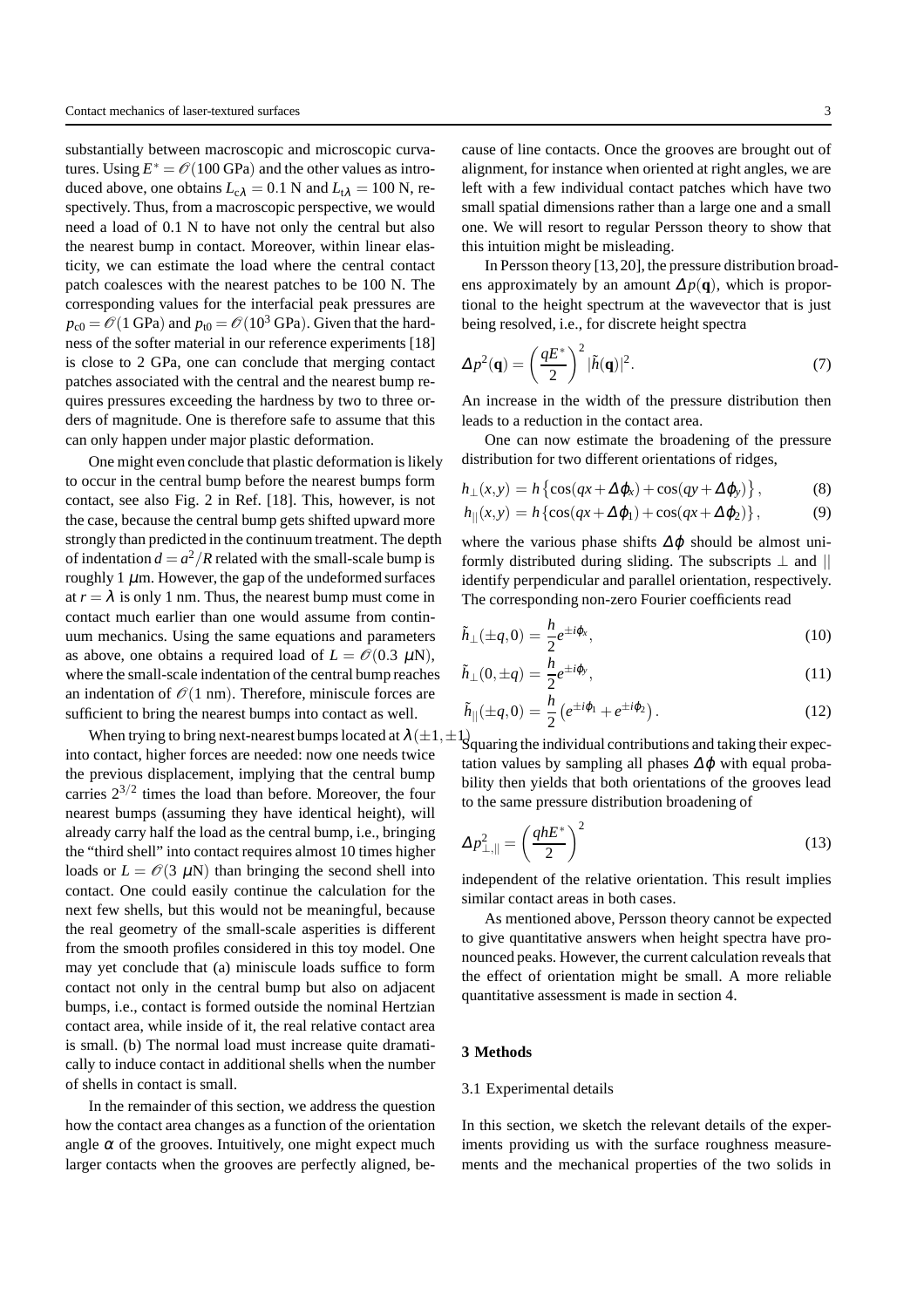contact. For a more complete list of details, we refer to the original publication [18].

In the experiments, a commercially available austenitic stainless steel (1.4301) was used as substrate material with a typical yield strength ranging between 360 MPa and 680 MPa. Its hardness, as determined by nanoindentation, is approximately 2.2 GPa and the effective elastic modulus is 167 GPa [21]. The lateral dimensions of the nominally flat specimens are  $20 \text{ mm} \times 20 \text{ mm}$ . The samples were delivered with a highly polished mirror-like surface finish having a root-mean-square roughness of about 30 nm. The counter body consists of a 100Cr6 steel bearing ball with a diameter of 1.5 mm. Effective elastic modulus and yield strength are 140 GPa and 1.4 GPa, respectively [21].

A pulsed Nd:YAG laser (Spectra Physics, Quanta Ray PRO 290) with a pulse duration of 10 ns was used for the laser patterning. The laser fluence was set to 400 mJ/cm<sup>2</sup> for all specimens. The periodicity (line-spacing) analysed in this work are 9 and 18  $\mu$ m. The topography was measured using a white light interferometer WLI (Zygo New View 100) equipped with a 3-D imaging surface structure analyser. This is an established method of characterising surfaces in a fast non-contact mode. The vertical resolution is typically in the range of sub-nanometer and the lateral resolution up to the Rayleigh limit (usually  $0.5 \mu m$ ) [22]. It is worth noting that surface errors such as ghost steps or spikes may appear due to an identification problem of the fringe order thus leading to so called  $2\pi$ -jumps for textured surfaces [22].

## 3.2 Smoothing surface data

To a very good approximation, the true contact area of regular solids with self-affine surface topography is inversely proportional to the root-mean-square gradient of the gap between the undeformed surfaces. Since roughness tends to live predominantly at the smallest scales, short-range fluctuations of the height, which are most susceptible to experimental errors, determine what contact area is predicted for a measured height topography. In most cases, it will therefore be necessary to post-process and to smooth experimentally determined surface heights. Moreover, smoothing helps one to rationalise results in terms of Persson theory, which is based on analysing contacts at different "magnifications." Specifically, smoothing over a large domain corresponds to small resolution or small magnification.

In this work, we analyse how various smoothing operations on surface topographies affect our data of interest. Two common techniques are investigated, namely Gaussian filtering and Fourier smoothing. In Gaussian filtering, the smoothed hight profile is given by

$$
h_{\text{Gauss}}(\mathbf{r}) = \frac{1}{2\pi\sigma^2} \int d^2 r' h(\mathbf{r}') \exp\left\{-\frac{(\mathbf{r} - \mathbf{r}')^2}{2\sigma^2}\right\},\qquad(14)
$$



**Fig. 1** Surface height of a substrate along a selected scan line. The experimental data of a worn laser-textured surface is shown in (black) circles. Gaussian filter with (blue) triangles representing resolutions  $\sigma = 1 \mu m$  (triangle up), 2  $\mu m$  (triangle right), and 4  $\mu m$  (triangle down), and Fourier smoothing with resolution  $\lambda = 2 \mu m$  (red triangle left). The (green) diamonds indicate a simple cosine profile of a 9.7  $\mu$ m wavelength (open diamonds) and a cosine profile which is cut at a specified height (closed diamonds).

15 20 25 30 35 40 *x (*µm)

0.0 0.1 0.2  $0.3$  $0.4$  $\Omega$  $\overline{0}$ .  $0.7$ 

worn substra  $σ = 1$  um  $= 2 \mu m$  $\sigma = 4$  um  $λ = 2 μm$ cosin cut cosine

*h*s

(*x*,*y*=const) (µm)

where  $\sigma$  is a measure of the spatial resolution. When smoothed in Fourier space, the original height spectrum is Fourier transformed. All Fourier coefficients  $\tilde{h}(\mathbf{q})$  with a wavelength  $\lambda =$  $2\pi/q$  are set to zero and the remaining coefficients are transformed back to real space. The effect of the two smoothing filters are shown in Fig. 1.

At locations where height profiles are repetitive and do not suffer from erratic measurement errors, the Fourier filtering reproduces more clearly that the tops of asperities are flattened. However, in the vicinity of errors, or nearby steep gradients, we found the local Gaussian filters to be advantageous. It is also worth noting that the worn surfaces can be described very accurately as sinusoidal with cut-off caps. We therefore believe that the highest point of the hard counterface (at a given scan line) determines the resulting asperity height of the substrate.

#### 3.3 Computational method

For our calculations, we use the Green's function molecular dynamics method (GFMD) [23] as described in Ref. [24]. Specifically, we use the small-slope approximation, which allows one to map elasticity and roughness to one side of the interface and to reduce the deformation to a scalar. The elastic energy then reads

$$
E = \frac{E^*}{4} \sum_{\mathbf{q}} q |\tilde{u}(\mathbf{q})|^2,
$$
\n(15)

where the in-plane wave vector **q** is always chosen such that  $-\pi/\mathscr{L} \leq q_{\alpha} < \pi/\mathscr{L}$ , where  $\mathscr{L}$  is the linear dimension of the contact. Dynamics are integrated in reciprocal space, i.e.,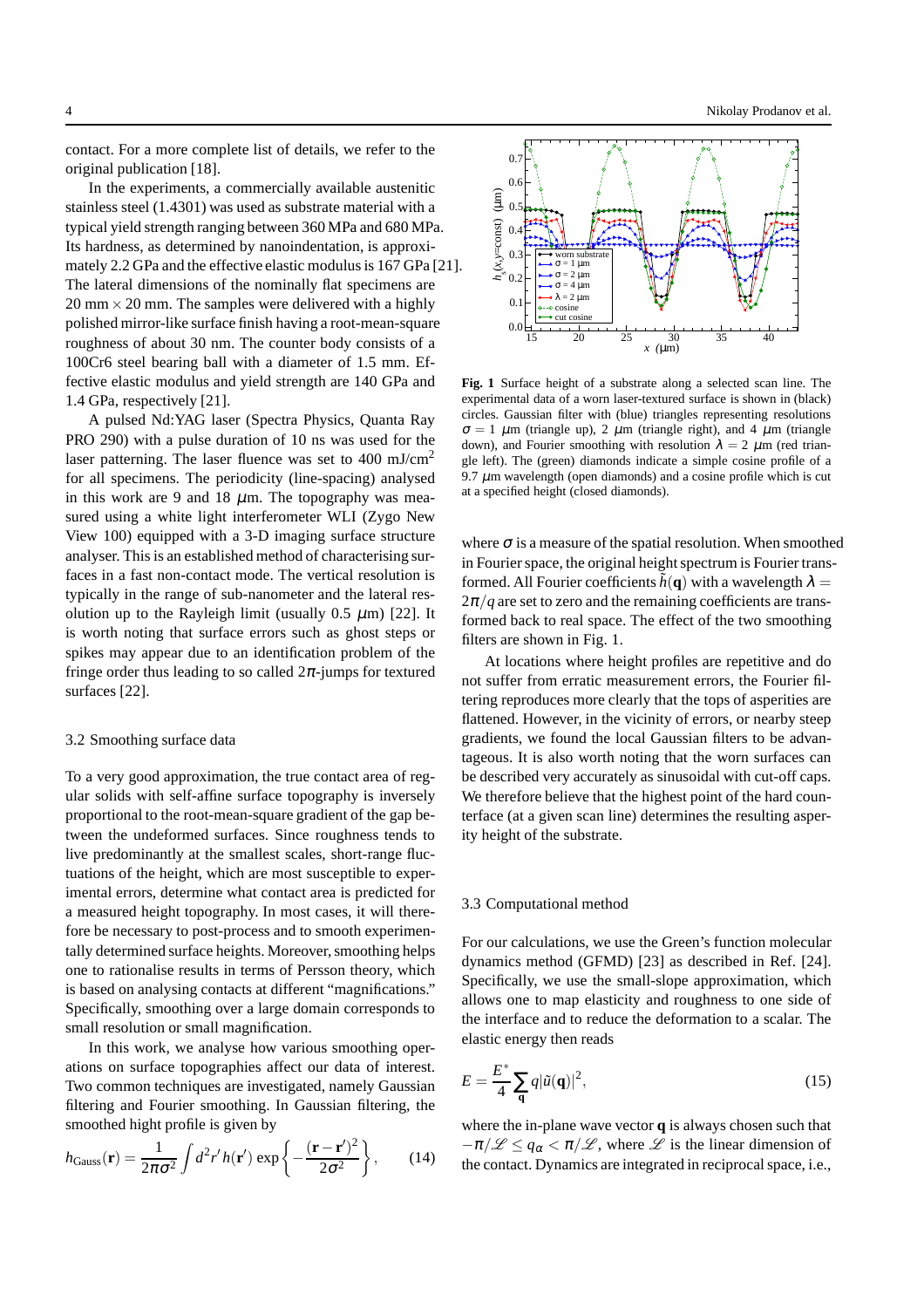we solve the equation of motion for the Fourier transforms of the displacements  $\tilde{u}(\mathbf{q})$ :

$$
m\ddot{\tilde{u}}(\mathbf{q},t) + m\gamma \dot{\tilde{u}}(\mathbf{q},t) + \frac{qE^*}{2}\tilde{u}(\mathbf{q},t) = -p\,\delta_{0\mathbf{q}},\tag{16}
$$

where  $m$  is an inertia and  $\gamma$  reflects an inverse damping time. The externally imposed pressure *p* is supposed to only live on a zero wavelength as indicated with the Kronecker  $\delta$ symbol. When the interaction between the two surfaces is expressed as a continuous force, it is possible to choose *m* and γ as a function of **q**. However we use non-holonomic boundary conditions of the form

$$
u(\mathbf{r}) + g(\mathbf{r}) \ge 0,\tag{17}
$$

where  $g(\mathbf{r})$  is the gap between the original surfaces before they touch, in which case  $m$  and  $\gamma$  may not depend on **q**.

The smallest wavenumber in the system is associated with the mode having the largest wavelength. Since the stiffness of the displacement is proportional to *q*, a reduction of the smallest frequency scaling with  $\sqrt{\pi/\mathscr{L}}$  seems unavoidable. In order to reach fast convergence, the damping should be chosen such that the slowest mode, i.e., the center of mass motion, is close to being critically damped, which can be recognized particularly well when the centerof-mass mode is slightly underdamped. Since the stiffness of the contact grows roughly proportional with the normal pressure [25,26], the optimum choice for damping satisfies  $\gamma \propto \sqrt{p/\mathscr{L}}$ . In this case, the number of GFMD time steps required to reach convergence only growths with  $\sqrt{\mathscr{L}}$  independent of pressure. Refinement of this procedure are only needed when the relative contact area is much less or close to one, e.g.,  $A_r < 10^{-3}$ , or  $1 - A_r < 10^{-3}$ .

For the integration of motion, we employ the standard Verlet algorithm. The boundary conditions are imposed after new positions are determined. Specifically, we set  $u(\mathbf{r}) =$  $-g(\mathbf{r})$  if  $u(\mathbf{r})$  was predicted to be smaller than  $-g(\mathbf{r})$ .

#### **4 Results**

Before the computing contact area as a function of load, resolution, and orientation, it is instructive to analyse the effect of the smoothing operations on the contact patch geometry first. In Fig. 2, contacts are shown in real space for the various smoothing procedures presented before in Fig. 1. In these calculations, we have increased the load by a factor of 100 with respect to the reference experiments, because those loads are much too small to allow for a meaningful visualisation. Moreover, the trends do not depend sensitively on the precise value of the load.

When smoothing surfaces with Gaussian filters (shown in the left part of Fig. 2), one can recognise that the contact area increases with decreasing resolution, which is proportional to  $1/\sigma$ . However, it is also noticeable that the contact



**Fig. 2** Elastic contact for a worn  $\lambda_t = 9 \mu$ m surface at 100 times the experimental load for different smoothing operations. **(a)** Gaussian filter (applied to both surfaces) with  $\sigma = 4 \mu m$  (light grey), 2  $\mu m$  (brown), and  $1 \mu$ m (black). **(b)** Surfaces in which the substrate topography is a truncated cosine (light grey), simple cosine (brown), and a Fourier filter with  $\lambda = 2 \mu$ m. The counterface consists of a hard 100Cr6 bearing steel ball, smoothed with a Gaussian filter of  $\sigma = 2 \mu$ m. The grey circles are drawn to guide the eye.

area for the larger resolution, or small  $\sigma$ , is more spread out than for the smaller resolution. This confirms the picture laid out in Sec. 2: The  $\sigma = 4 \mu m$  surfaces produce a single, connected domain, almost reminiscent of a circular Hertzian contact. Conversely, the highest resolution, i.e.,  $\sigma = 1 \mu m$ , has contact at larger radii although its total contact area is relatively small. The reason is that the normal displacement is accommodated by the small-scale asperities at high resolution.

When smoothing surfaces with Fourier filters, the contact looks more erratic than in the other cases, which is shown in the right part of Fig. 2. We attribute this observation to the fact that the Fourier smoothing is less forgiving to experimental uncertainties than the Gaussian smoothing. However, surprisingly small differences in the contacts are found for the truncated cosine and the original cosine data. The features observed in both cases are similar to those revealed in the Gaussian smoothing.

While we have focused so far on the orthogonal orientation of the texture lines, our interest lies in correlating friction and contact area, which both depend on the relative alignment of the two surfaces. In this context, it is worth pointing out that parallel grooves have larger fluctuations than orthogonal grooves. This is demonstrated in Fig. 3.

The results shown in Fig. 3 can be easily rationalised. At mesoscopic scales, where spatial features are resolved to roughly the laser texturing wavelengths but not much beyond, all configurations with an alignment of 90° are equivalent if sliding occurs parallel to the grooves of one of the two surfaces. One would therefore expect small variations with slid distance. Conversely, when the grooves are aligned, and the surfaces are slid in a right angle to the texturing, the extreme configurations would be that peaks on one surface face the peaks on the other surface or that peaks are opposite to valleys.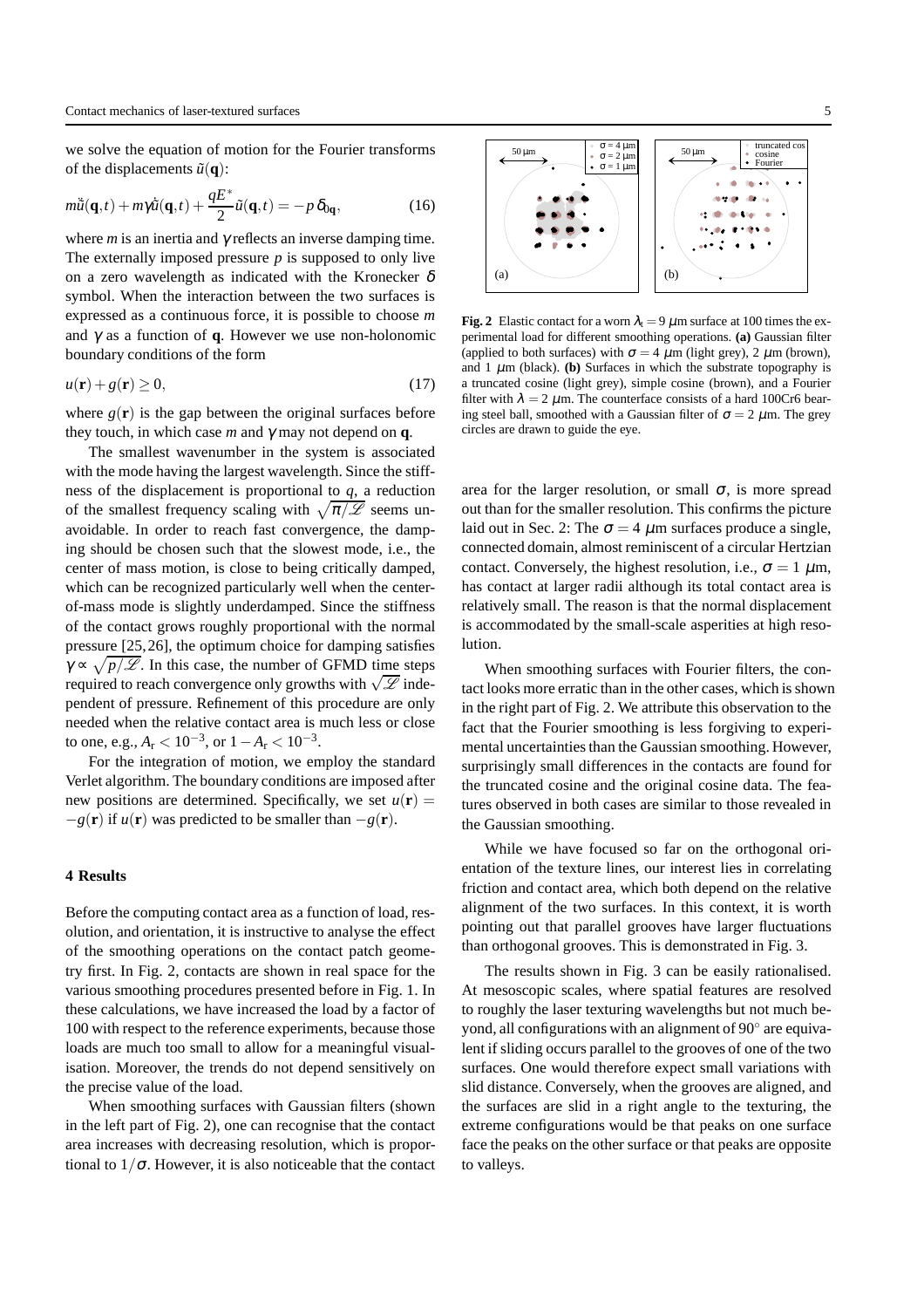

**Fig. 3** (a) Real contact area  $A_{\text{real}}$  divided by the resolution  $\sigma$  and (b) *A*<sub>real</sub> divided by load *L* as function of the lateral shift  $\Delta x$ . Surfaces are smoothed with Gaussian filters having resolution  $\sigma = 4 \mu m$  (blue circles) and  $\sigma = 2 \mu m$  (red diamonds). Closed and open symbols indicate parallel and orthogonal grooves, respectively. The calculations are conducted for (a) an unworn  $\lambda_t = 18 \mu \text{m}$  and (b) a worn  $\lambda_t = 9 \mu \text{m}$ surface.

If more features at smaller scales are resolved, the sensitivity of the relative contact area with orientation decreases. This is because local contact can be interpreted as the contact between two rough surfaces. In the extreme case, i.e., when resolving roughness down to the atomic scale, true contact area will, as usual, be miniscule. The question arises if roughness on wavelengths close to  $\lambda_t$  still matters. As discussed above, contact area (for unstructured surfaces) is roughly inversely proportional to the root-mean square slope. The contribution of each wave vector is proportional to the mean square gradient, which is  $g^2 = q^2 \langle |\tilde{h}(\mathbf{q})|^2 \rangle$ . For the simple sinusoidal surface profiles shown in Fig. 1 with a height variation of  $\Delta h(\lambda_t) \approx 1.2 \mu$ m at  $\lambda_t \approx 18 \mu$ m, one obtains a value for  $g = (2\pi \cdot \Delta h/\lambda)^2/2 = \mathcal{O}(0.1)$ . This constitutes a non-negligible contribution to the overall roughness. Thus, one will probably have to go to very high resolution before height fluctuations at much smaller scales than  $\lambda_t$  start to be relevant.

In Fig. 4, we show the estimated contact area as a function of load for the  $\lambda_t = 9 \mu m$  surfaces with parallel and orthogonal alignment after smoothing with a  $\sigma = 2 \mu$ m Gaussian filter. One can see that the area scales well with  $L^{0.9}$ ,



**Fig. 4** Estimated real contact area *A*real as a function of load for two different orientations of  $\lambda_t = 9 \mu$ m surfaces:  $\alpha = 0^{\circ}$  (closed red circles) and  $\alpha = 90^\circ$  (open blue squares). Broken lines reflect fits with  $A_{\text{real}} \approx$ *L*<sup>0.9</sup>. The prefactor for  $\alpha = 0^\circ$  is 4/3 times larger than that for  $\alpha = 90^\circ$ . The height topography are smoothed with a Gaussian filter of  $\sigma =$  $2 \mu m$ .

which is half way between the standard  $A_{\text{real}} \propto L$  and Archard's  $A_{\text{real}} \propto L^{4/5}$  prediction for a system similar to ours [12]. In the regime where error bars are small, we find that the contact area in an interface with parallel grooves is 4/3 times larger than that with orthogonal grooves. However, it is remarkable that at the smaller scales, we would predict a mean pressure of 1 mN  $/ 2 \mu m^2 = 0.5$  GPa, which is already one fourth of the macroscopic hardness of the substrate. This means that the tail of the pressure distribution easily exceeds the hardness of the substrate. Consequently, one should expect some plastic deformation of the surfaces, in particular when they are in relative sliding motion.

Lastly, we wish to note that the pressure probability distribution inside our contacts does not change significantly over a broad range in normal forces, i.e., from 4 mN to 512 mN, except that a small load implies large stochastic scatter, see Fig. 5. Likewise, the relative orientation of the surfaces does not appear to matter much either for the pressure distribution. However, once the resolution changes, the pressure distribution changes in a quite remarkable way. This is precisely the behaviour, which one would expect from Persson theory for randomly rough surfaces [13,20].

Previous atomistic simulations of amorphous, single-asperity tips had already revealed that the pressure-distribition evaluated at the smallest scales may deviate strongly from that obtained for a Hertzian tip in the continuum limit [14,15]. In this sense, our results are not surprising. Yet, what might be unexpected is that the pressure distribution has some remaining weight at values near the estimated substrate hardness of nanoindentation of 2.2 GPa. This weight would raise substantially if we increased our resolution. Unexpectedly large contact pressures have also been identified in a recent discrete-dislocation simulation of a rigid platen pressing against a sinusoidal aluminum surface [27].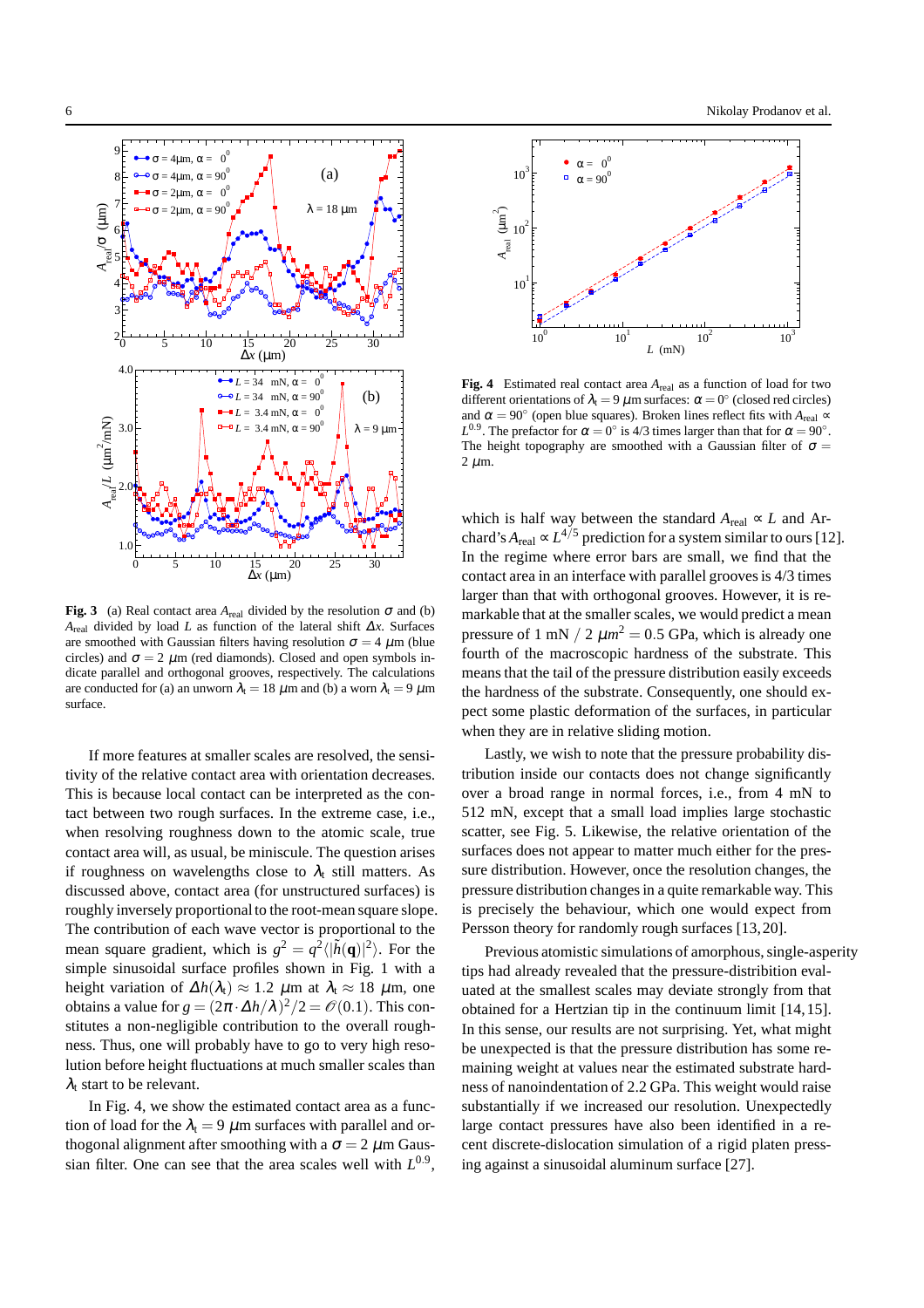

**Fig. 5** Pressure probability distribution function  $Pr(p)$  for different loads, orientations, and smoothing. Default values are: load  $L =$ 32 mN,  $\alpha = 0^{\circ}$ , and  $\sigma = 2 \mu$ m as reflected by the (green) right triangles. Loads of 4 mN and 512 mN are indicated by (red) down and (blue) up triangles, respectively. One calculation is based on an orthogonal orientation of  $\alpha = 90^{\circ}$ , see the (green) open right triangles and one calculation is based on a different smoothing with  $\sigma = 4 \mu$ m, which is indicated with (green) open circles. The function values of the last data set has been divided by three.

## **5 Discussion and Conclusions**

In this study, experimentally-determined height profiles of laser-textured steel surfaces are used in a computer simulation addressing the question how the real contact area *A*real depends on the relative orientation  $\alpha$  of the laser-induced grooves. For the given surfaces, it turns out to be very challenging to determine good estimates for the contact area, because it is sensitive to the spatial resolution with which the surfaces are represented. Unfortunately, the smallest scales, where experimental uncertainties are largest, are most relevant for the calculation of contact area. However, it turns out that the ratio  $A_{\rm real}(\alpha = 90^{\circ})/A_{\rm real}(\alpha = 0^{\circ}) \approx 3/4$  is relatively insensitive to the precise choice of load and the smoothing operation.

The experimental differences observed for the kinetic friction  $F_k$  are slightly larger, but similar in magnitude, as those for the relative contact area, i.e.,  $1/3 \gtrsim \{F_k(90^\circ) F_k(0^{\circ})\}/F_k(0^{\circ}) \gtrsim 1/4$ . The interpretation of this result in terms of Eq. (1) is that the "offset term"  $\tau_0$  dominates, that is, dissipation in these systems is essentially proportional to the contact area. A possible explanation is that the dissipation mechanism is predominantly plastic deformation, the more so as the deduced shear stress ( $\tau = F_k/A \approx 0.025 \text{mN}/2 \mu \text{m}^2$ ) is already roughly a quarter of the yield of the substrate, although we are not yet at the full resolution.

For the remaining values of  $\lambda_t$ , the experimental ratios for the friction were similar as those for 18  $\mu$ m. However, due to the lack of surface topographies after rubbing, we have not been in a position to post-analyse the data in the same fashion as we did for the  $\lambda_t = 9 \mu m$  surface. Unfortunately, this also prevented us from conducting a meaningful comparison for similarly aligned surfaces with different laser-texturing period. However, in this context, a result obtained by Sun *et al.* [27] is worth mentioning: In their study of plastic deformation of solids (aluminum) with an initially sinusoidal surface pressed against a flat, rigid platen, they found that longer periods lead to a larger contact area. Thus, we expect the worn  $\lambda_t = 18 \mu m$  surfaces to have larger contact area than the ones with  $\lambda_t = 9 \mu m$ , which would again correlate, at least qualitatively, with friction measurements.

An interesting side aspect of our analysis is the realisation that increasing the resolution of the surfaces does not simply lead to the disappearance of *local* contact area. Instead, sometimes new, small contact patches can be observed at locations that had been completely out of contact in the calculation on the coarser scale. This observation, which we rationalised in a rather simple "two-scale Hertzian bumpon-a-bump" approach, might be partly responsible for the slight underestimation of contact area in Persson theory [28– 30]. This insight might motivate attempts to introduce "reentrance correction" into the theory.

**Acknowledgements** N.P. and M.H.M. are grateful for computing time on JUROPA at the FZ Jülich Supercomputing Centre.

#### **References**

- 1. K. Shinjo, M. Hirano, Surf. Sci. **283**, 473 (1993)
- 2. M.H. M¨user, L. Wenning, M.O. Robbins, Phys. Rev. Lett. **86**, 1295 (2001)
- 3. M. Dienwiebel, G.S. Verhoeven, N. Pradeep, , J.W.M. Frenken, J.A. Heimberg, H.W. Zandbergen, Phys. Rev. Lett. **92**, 126101 (2004)
- 4. M.H. Müser, M. Urbakh, M.O. Robbins, Adv. Chem. Phys. 126, 187 (2003)
- 5. I. Etsion, J. Tribol.-T. ASME **127**, 248 (2005)
- 6. I.H. Sung, H.S. Lee, D.E. Kim, Wear **254**, 1019 (2003)
- 7. U. Pettersson, S. Jacobson, Tribol. Int. **36**, 857 (2003)
- 8. L. Rapoport, A. Moshkovich, V. Perfilyev, I. Lapsker, G. Halperin, Y. Itovich, I. Etsion, Surf. Coat. Tech. **202**, 3332 (2008)
- 9. F.P. Bowden, D. Tabor, *Friction and Lubrication* (Wiley, New York, 1956)
- 10. A. Berman, C. Drummond, J.N. Israelachvili, Tribol. Lett. **4**, 95 (1998)
- 11. G. He, M.H. M¨user, M.O. Robbins, Science **284**, 1650 (1999)
- 12. J.F. Archard, J. Appl. Phys. **24**, 981 (1953)
- 13. B.N.J. Persson, J. Chem. Phys. **115**, 3840 (2001)
- 14. B.Q. Luan, M.O. Robbins, Nature **435**, 929 (2005)
- 15. Y.F. Mo, K.T. Turner, I. Szlufarska, Nature **457**, 1116 (2009)
- 16. C. Shengfeng, M.O. Robbins, Tribol. Lett. **39**, 329 (2010)
- 17. S. Eder, A. Vernes, G. Vorlaufer, G. Betz, J. Phys.: Condens. Matter **23**, 175004 (2011)
- 18. C. Gachot, A. Rosenkranz, L. Reinert, N. Souza, M.H. Müser, F. Mücklich. (submitted)
- 19. Y. Yao, M. Schlesinger, G.W.F. Drake, Can. J. Phys. **82**, 679 (2005)
- 20. B.N.J. Persson, Surf. Sci. Rep. **61**, 201 (2006)
- 21. J. Carvill, *Mechanical Engineers Data Handbook I* (Butterworth-Heinemann, Oxford, 1993)
- 22. F. Gao, R. Leach, J. Petzing, J. Coupland, Meas. Sci. Technol. **19**, 015303 (2008)